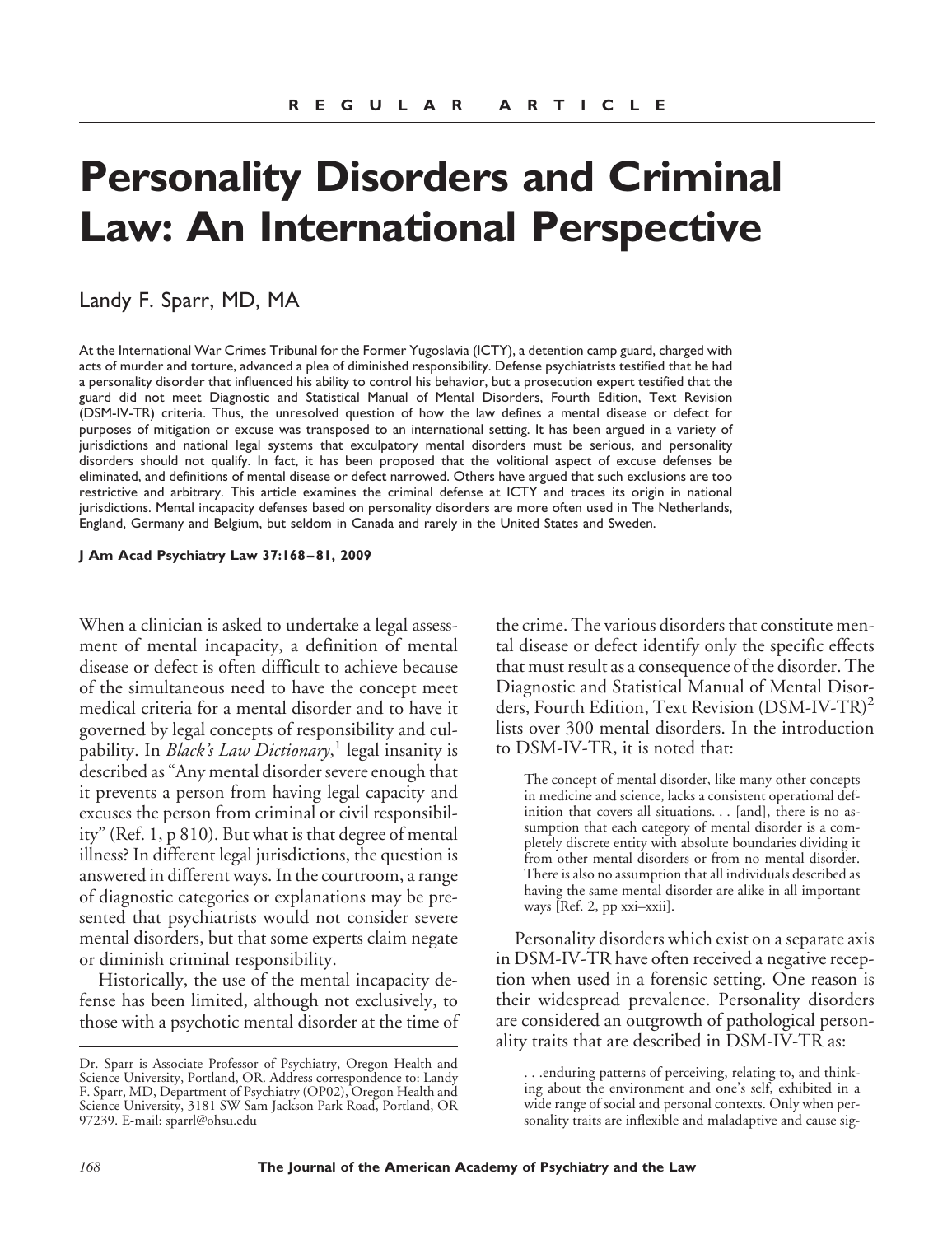nificant functional impairment or subjective distress do they constitute personality disorders [Ref. 2, p 630].

Every human has personality traits and, as a result, the frequency of related disorders has been estimated at 10 percent or more in the general population and 30 to 50 percent in psychiatric clinical populations.<sup>3</sup> The 2001–2002 National Epidemiologic Survey on Alcohol and Related Conditions  $(n = 43,093)$ found that 14.79 percent of Americans in the general population had at least one personality disorder.<sup>4</sup> Jail detainees contain disproportionately high rates of severe personality disorders.<sup>5</sup> Bland *et al.*<sup>6</sup> found a prevalence rate of 56.7 percent for antisocial personality disorder in 180 randomly selected male prisoners in Canada and the review of the literature by Metzner *et al.*<sup>7</sup> found that the presence of personality disorders in jails ranged from 8 to 47 percent in the United States.

A host of criticisms have been leveled against the categorical approach to the diagnosis of personality disorders that is based on a disease-oriented/medical model, because it makes a basic assumption that a disorder is either present or absent, even though most personality features occur on a continuum without a clear demarcation of what is normal from what is abnormal.<sup>8</sup> In addition, it has been empirically shown that the diagnosis of personality disorder has the least clinician-to-clinician reliability among the psychiatric diagnostic categories, and they continue to be diagnosed unreliably in general clinical practice.<sup>9</sup> Although some would contend that the reliability problem is lack of adherence to diagnostic criteria, others argue that personality disorders are ubiquitous and rarely involve cognitive deficits, a primary requirement for mental incapacity. As a result, a forensic psychiatric evaluator must carefully document all existing personality traits when trying to determine how personality disorders or their relative components may affect criminal responsibility. It is not surprising then that the use of personality disorders as a basis for a mental incapacity defense has received less than universal acceptance, both nationally and internationally.

As Krug has pointed out:

. . .the interweaving of legal and psychiatric issues, coupled with the visibility and complexity of the mental incapacity defense, has already made the defense a matter of intense public controversy in domestic legal systems. This same kind of controversy within the international arena and the negative public perception of the defense as an excuse from individual accountability could have implications for the

creditability both of the fragile system of international prosecution, and the goal of advancing a culture of legality [Ref. 10, p 319].

The controversy that has dogged excuse defenses is geometrically enhanced when personality disorders are used to diminish or exculpate the criminal from responsibility. This article will examine the internationally controversial practice of using a personality disorder diagnosis to either establish the mental disorder requirement for a mental incapacity defense or to mitigate a sentence.

#### **International Criminal Courts**

With the inception of the International War Crimes Tribunal for the former Yugoslavia (ICTY), the principle of individual liability for violations of humanitarian law, long an ideal, was operationalized. After the successful establishment of ICTY, plans for an International Criminal Court (ICC) gathered momentum. In the summer of 1998, the 52nd session of the United Nations General Assembly convened a diplomatic conference to finalize and adopt a convention on the establishment of an  $ICC.^{11}$ . The first statutes of the ICC were drawn up and approved by a majority of the nations present, and in the summer of 2002 the court became official after the completion of the required ratification process by a majority of signatory nations. In drawing up statutes, both the ICTY and ICC have affirmed the principle that separate (or affirmative) defenses to individual culpability are admissible in international criminal law. Grounds for excluding criminal responsibility are found in Article 31 of the Rome statute of the  $ICC<sup>12</sup>$  and are listed in the rules of procedure and evidence for ICTY under rule  $67(A)(ii)(b)$ ,<sup>13</sup> stating that special defenses may be used including diminished or lack of mental responsibility.

The first concrete application of this defense was found at ICTY in 1998 at the Celebici trial. In an indictment issued on March 21, 1996, a Muslim prison guard named Esad Landzo was charged by the ICTY Chief Prosecutor with willful killing, torture, and cruel treatment while serving as a prison guard in the Celebici Camp in the Central Bosnia municipality of Konjic.<sup>14</sup> One of Mr. Landzo's American defense attorneys decided her client would be best served by advancing a variation of the insanity defense known as diminished responsibility as allowed under the ICTY rules.<sup>15</sup> This defense, an ancient principle borrowed from municipal legal systems in a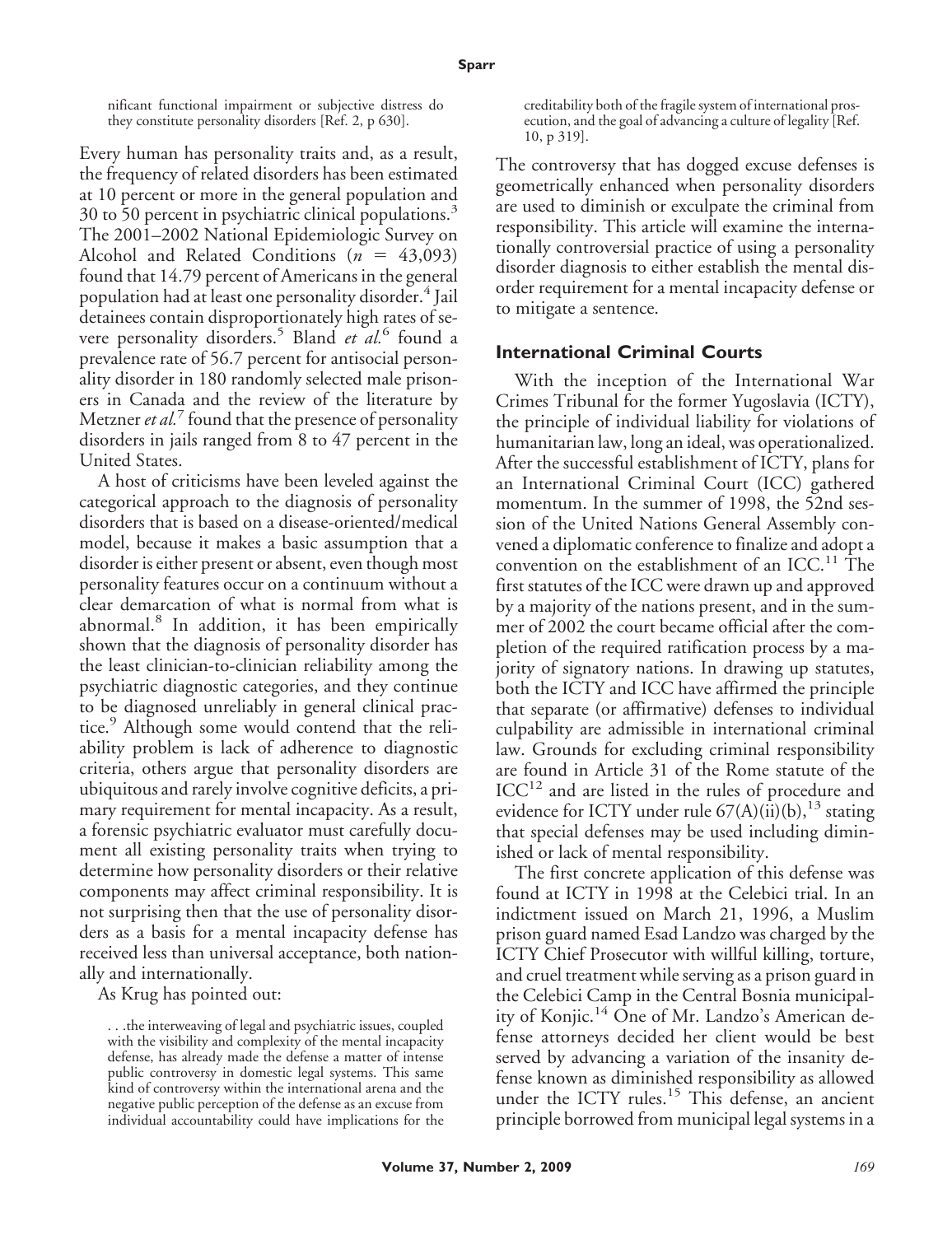variety of jurisdictions, is considered an excuse rather than an indication of absence of the requisite *mens rea*. Unfortunately, the ICTY rules offered no further guidance concerning the specific parameters of the defense. As we have delineated in a separate publication, not only does manifestation of diminished responsibility have different formulations in various national jurisdictions, but the concept is not universally accepted or applied.<sup>16</sup>

At the Celebici trial, Mr. Landzo's lawyers initially argued that their client was driven to commit the acts with which he was charged in part because of his mental condition, which initially was characterized as posttraumatic stress disorder (PTSD) by courtappointed mental health examiners. When it became apparent, however, during subsequent examinations, that his symptoms were not meeting PTSD diagnostic criteria, the defense switched to a personality disorder diagnosis as the qualifying condition, which had also been cited in earlier psychiatric reports.<sup>17</sup>

## *The Celebici Trial*

The arrest warrant for Mr. Landzo was transmitted to the authorities of Bosnia-Herzegovina on March 21, 1996. He was surrendered to the custody of the tribunal by the Bosnian government on June 13, 1996. He was transferred to The Hague, The Netherlands, where he was incarcerated in Scheviningen Prison and assigned a defense team. When the defense notified the prosecution of their intent to raise a diminished-responsibility defense, the Trial Chamber asked a panel of psychiatrists to provide evaluations to answer the following questions: Was diminished or lack of responsibility on the part of the accused present at the time of the alleged crimes in May 1992? Did the mental health of the accused at the time of the alleged events compromise his ability to understand the illegality of his alleged acts or affect his conduct, and if yes, to what extent? All three judges were non-European— hence, the term mental health rather than mental disturbance, the customary European usage. Mr. Landzo, who was a guard at the Celebici Prison camp from approximately May to December 1992, was 19 years old at the time of his alleged crimes. One of the problems that made the panelists' task difficult was his denial of the crimes.

The decision to pursue a diminished-responsibility plea was initially proposed by one defense attorney over the objections of another, and the attorney who favored the strategy eventually prevailed with the defendant.<sup>15</sup> Because of his apparent emotional fragility, Mr. Landzo had been originally examined by three court-appointed psychiatrists to ascertain his fitness to stand trial. The same psychiatrists were then asked by the court to comment about the possible existence of diminished or lack of criminal responsibility. When the defense conceived the diminished-responsibility plea, their concept of his mental abnormality was not well defined.<sup>17</sup> At trial, four psychiatrists and one psychologist—one retained by the defense, another by the prosecution, and the three originally appointed by the court testified concerning Mr. Landzo's mental state at the time of the acts in question. With the exception of the prosecution's expert, all psychiatrists and the psychologist testified that Mr. Landzo had suffered from one or more mental disorders that putatively diminished his responsibility for the alleged crimes.<sup>18</sup>

For example, the psychiatrist AvL testified that Mr. Landzo had a mixed personality disorder that included borderline, schizoid and "especially dependent traits. . . . [H]e is suffering from lack of mental capacity. . .a mental condition [such] that he had a diminished capacity. . ." (Ref. 19, pp 14220-1, 14265). When asked whether Mr. Landzo had an antisocial personality disorder, psychiatrist AvL answered "No, definitely not" (Ref. 19 , p 14300). During his testimony, psychologist AV said that he found Mr. Landzo to have "a state of mind that can be called a marginal borderline state [and that Mr. Landzo's] personality is functioning in a very complex and not well-suited way" (Ref. 19 , p 14400). "He is experiencing notable problems with respect to human contacts and also secondary narcissism leading to a tendency to depend [on] and idealize archaic, primitive and intensely loved object(s)" (Ref. 19 , pp  $14401-2$ ).

Psychiatrist ML opined that Mr. Landzo has "clearly symptoms of a posttraumatic stress disorder and he has a dependent personality disorder. In addition to that, he has this impulsive behavior and narcissistic behavior. . .you also find schizoid traits. . .we'll have to think in terms of a complex personality picture" (Ref. 19, pp 14566 –7). Because of Mr. Landzo's "abnormal personality. . .there is a probability that there is diminished responsibility" (Ref. 19, p 14635).

In 1998, Mr. Landzo was reexamined by psychiatrist ML (for the third time) and psychiatrist EG (for the fourth time). Psychiatrist EG was clearly aware of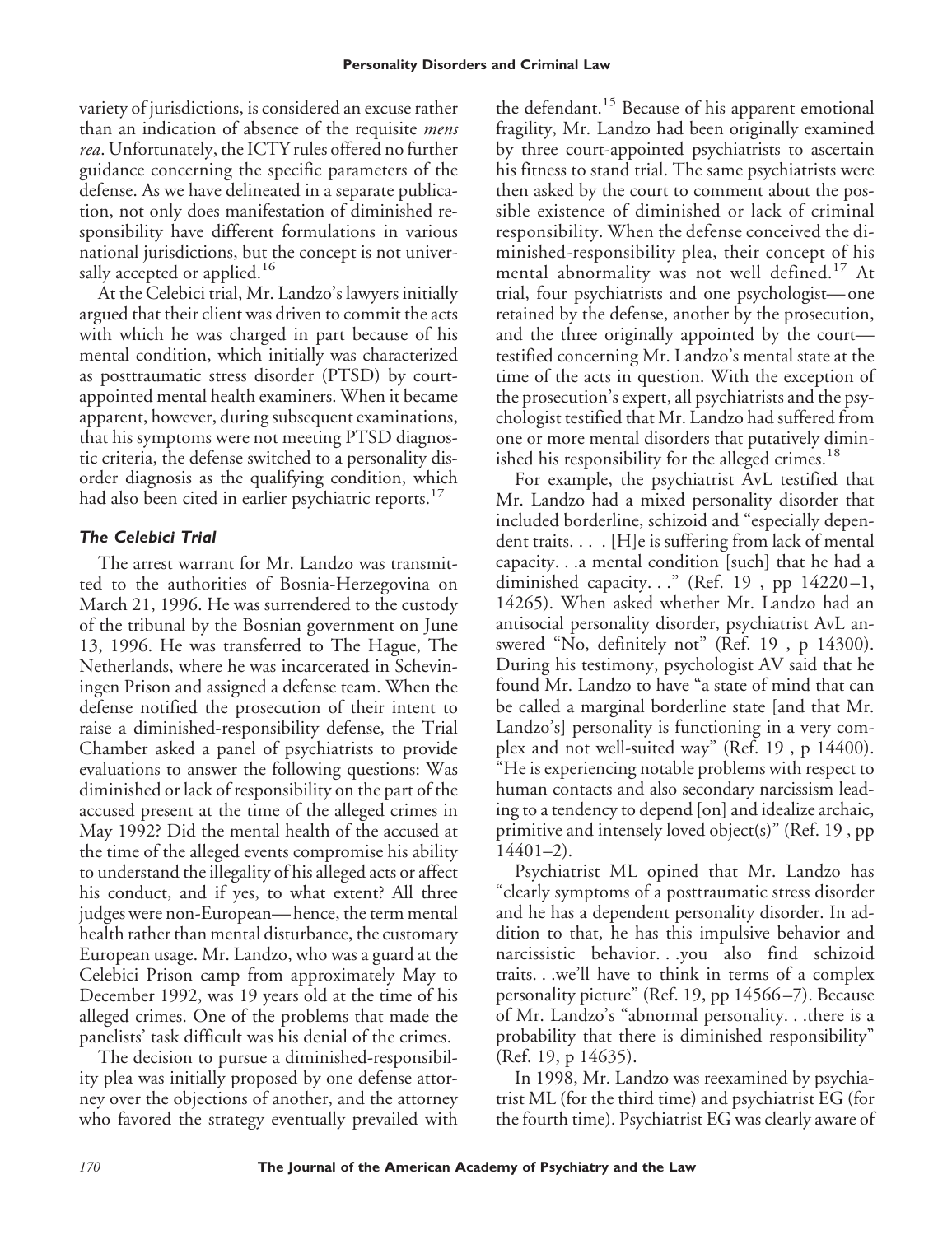the English standard regarding diminished responsibility, particularly the use of the diagnosis of "psychopathy" to reduce murder charges to manslaughter. Using DSM-IV-TR nomenclature psychiatrist EG diagnosed Mr. Landzo with PTSD, moderately severe, and personality disorder, mixed including characteristics of both schizoid and antisocial personality disorder. "You can say schizoid personality disorder, antisocial personality disorder or you can say a mixed personality disorder, meeting criteria for antisocial and schizoid" (Ref. 19, p 15156). There was, however, no systematic delineation of DSM-IV-TR criteria leading to EG's conclusion. Some examiners believed that it was difficult to define Mr. Landzo's degree of diminished responsibility because of his denial of the crime and because they admitted during cross-examination that they were not familiar with the specific charges against him presumably because they had not been told by defense lawyers or had not asked (Ref. 19, pp 14286, 15208 –9).

#### *The Celebici Decision*

During the course of the proceeding, the Trial Chamber ruled that it would not define the elements of diminished responsibility under Rule 67 (A)(ii)(b), which authorizes the defense but does not define it, before issuance of the final judgment. The Chamber thereby rejected the defense's claim that withholding the definition violated certain rights of the accused under the ICTY statute. Thus, the Chamber's decision reflected the fact that lawmakers and jurists have long been ambivalent about the desirability of formulating discrete separate defenses, and even among those favoring such a step, there has been much disagreement on the defenses to be recognized and on their specific elements.<sup>10</sup> The Trial Chamber did, however, determine that the party offering a special defense of diminished or lack of mental responsibility "carries the burden of proving this defense on the balance of probabilities" (Ref. 18, p 400).

In the final judgment, the Chamber noted that an essential requirement of the defense of diminished responsibility was that the accused's abnormality of mind should substantially impair his ability to control his actions. The Chamber was cognizant of the fact that diminished-responsibility defenses and their progeny are clearly articulated in the laws of several national legal systems and that it was permissible to resort to such systems for guidance. They noted that

"[diminished responsibility] is usually hedged with a number of qualifications and does not offer the accused complete protection from the penal consequences of his criminal acts" (Ref. 18, p 397). In some national jurisdictions it reduces the gravity of the offense with which the accused is charged and in a number of others only applies to sentence mitigation.

In particular, it was apparent that the special defense provided for in Subrule 67 (A)(ii)(b) appeared to have its closest analogy in Section 2 (1) of the English Homicide Act, $20$  which only allows the defense when the accused "was suffering such abnormality of mind (whether arising from a condition of arrested or related development of mind or any inherent causes, or induced by disease or injury) as substantially impaired his mental responsibility for his acts and omissions in doing or being party to the killing." The Homicide Act requires the impairment of responsibility to be substantial, although it need not be total. The Chamber also noted that a defense of diminished responsibility is more likely to be accepted if there is definitive evidence of mental abnormality.<sup>18</sup> In England, the first attempt to define the phrase abnormality of mind within the meaning of Section 2, was in *R. v. Byrne*, <sup>21</sup> where Lord Chief Justice Parker delivering the judgment of the court stated as follows, ". . .it means a state of mind so different from that of ordinary human beings that the reasonable man would term it abnormal." This cryptic definition avoided fastening a condition to any particular type of mental abnormality.

On the facts, the Chamber accepted that Mr. Landzo suffered from an abnormality of the mind at the time of his acts, but rejected his claim of diminished responsibility, because he failed to satisfy the second part of the test concerning substantial impairment of control of those acts. "Indeed," said the Trial Chamber, it is our "view that, despite his personality disorder, Esad Landzo was quite capable of controlling his actions" (Ref. 18, p 404). In reaching this conclusion, the Trial Chamber did not directly dispute testimony of the expert witnesses, but instead, discredited Mr. Landzo's factual representations to the psychiatrists who interviewed him. Although the Chamber tacitly concluded that a personality disorder qualified as abnormality of the mind, they did not specify which of the disorders described by the expert witnesses were found to be dispositive. It was also not clear whether Mr. Landzo was thought to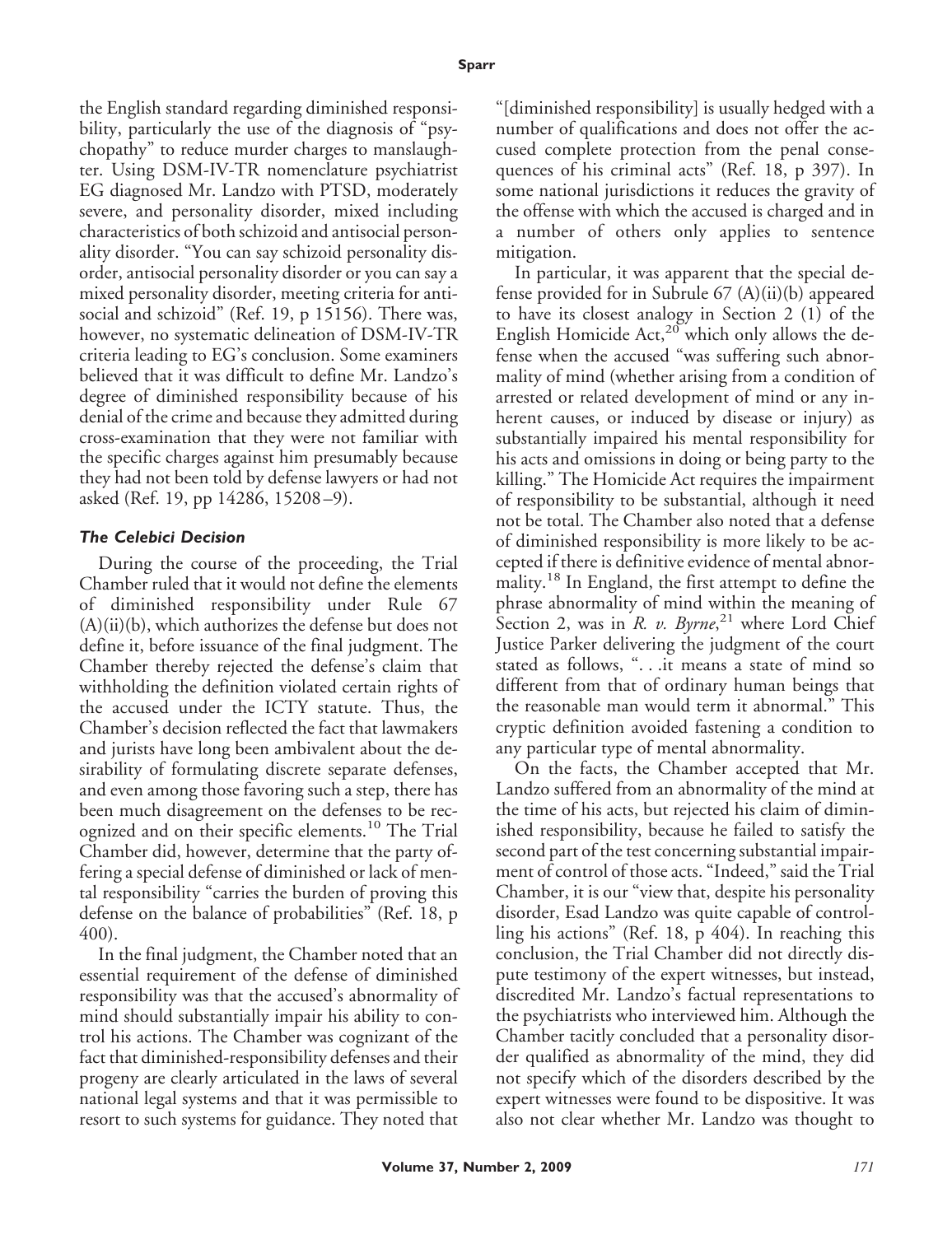have a personality disorder or just pathologic personality traits, as the prosecution expert concluded, because the terms trait and disorder were mixed in the final judgment.

Mr. Landzo was found guilty on 17 counts of war crimes and sentenced to 15 years imprisonment. In pronouncing the sentence, the Chamber cited Mr. Landzo's mental condition as a mitigating factor. When it reduced his sentence, the Chamber cited as one of the mitigating factors the "evidence presented by numerous mental health experts, which collectively reveals a picture of Mr. Landzo's personality traits that contributes to our consideration of appropriate sentence" (Ref. 18, p 438). By expressly referring to Mr. Landzo's personality traits, the Chamber was perhaps indicating that it consciously used expert witness testimony, even though that evidence may not have reached the level of the abnormality-ofmind standard relative to a specific psychiatric diagnosis. By virtue of this approach, the Court could use any evidence of an offender's mental condition, whether or not it satisfied the psychiatric disorder element in the mental incapacity test.<sup>10</sup>

In 2001, Mr. Landzo submitted an appeal stating that the special defense referred to in the ICTY rules had been recognized both in the domestic laws of many countries and by statute of the ICC adopted in 1998, and, as such, should represent a complete mental-incapacity defense. The Appeals Chamber, however, rejected this argument.<sup>22</sup> An examination of other diminished-responsibility domestic laws as well as the ICC Statute did not support Mr. Landzo's contention. For example, the ICC Statute provides that a defendant shall not be criminally responsible if, at the relevant time, he or she "suffers from a mental disease or defect that destroys [his or her] capacity to appreciate the unlawfulness or nature of his or her conduct or capacity to control his or her conduct to conform to the requirements of law."<sup>23</sup> It is not the same as partial or diminished responsibility, as it requires the destruction (and not merely partial impairment) of the defendant's capacity, and leads to an acquittal. In fact, no express provision in the ICC Statute is concerned with partial impairment of mental capacity. Instead, the Appeals Chamber accepted that diminished responsibility may be a matter appropriately considered in mitigation of sentence (Ref. 22, para. 582–90). The ICC, in turn, does provide for a plea of diminished responsibility in its Rules of Procedure and Evidence when it lists

"substantially diminished mental capacity" as a mitigating circumstance in determining a sentence. $^{24}$ 

Mr. Landzo also maintained that the Trial Chamber did not "recognize that [his] responsibility was diminished with respect to the sentence. Merely stating that they took into account his mental traits does not recognize diminished mental responsibility even in application to mitigation of punishment." On the contrary, he submitted, the Trial Chamber should have clearly stated that the sentence was reduced by a certain number of years, due to a finding of diminished responsibility. The Appeals Chamber, however, found that it was clear that the Trial Chamber did take into account Mr. Landzo's personality traits by citing evidence from numerous mental health experts who contributed to consideration of an appropriate sentence. The Appeals Chamber could find no ambiguity in such a finding and held that it is not incumbent on the Trial Chamber, as suggested by Mr. Landzo, to indicate specifically the reduction in years that it makes in relation to each mitigating factor put forward. Instead, it is the duty of the Trial Chamber to make an overall assessment of the circumstances of the case and impose an appropriate sentence, taking into account all relevant factors (Ref. 22, para. 835– 42).

## **Personality Disorders in National Jurisdictions**

At trial Mr. Landzo's lawyers attempted to utilize principles taken from the British concept of diminished responsibility, while hoping to achieve sentence mitigation via a partial-responsibility finding such as may be seen in some European jurisdictions. Early in the trial, there was even a short-lived attempt to bring the American concept of diminished capacity into the proceedings. The details of these efforts have been extensively described in a previous publication.<sup>16</sup> Internationally, the differences between criminal defendants with personality disorders and those with psychoses have resulted in different solutions in accordance with individual criminal justice systems, legislation, and provisions for forensic psychiatric treatment.

### *Diagnostic Considerations*

In the United States, psychiatric evaluation of a criminal defendant often begins and ends with a diagnosis of antisocial personality disorder (APD) because of specific exclusionary criteria in mental inca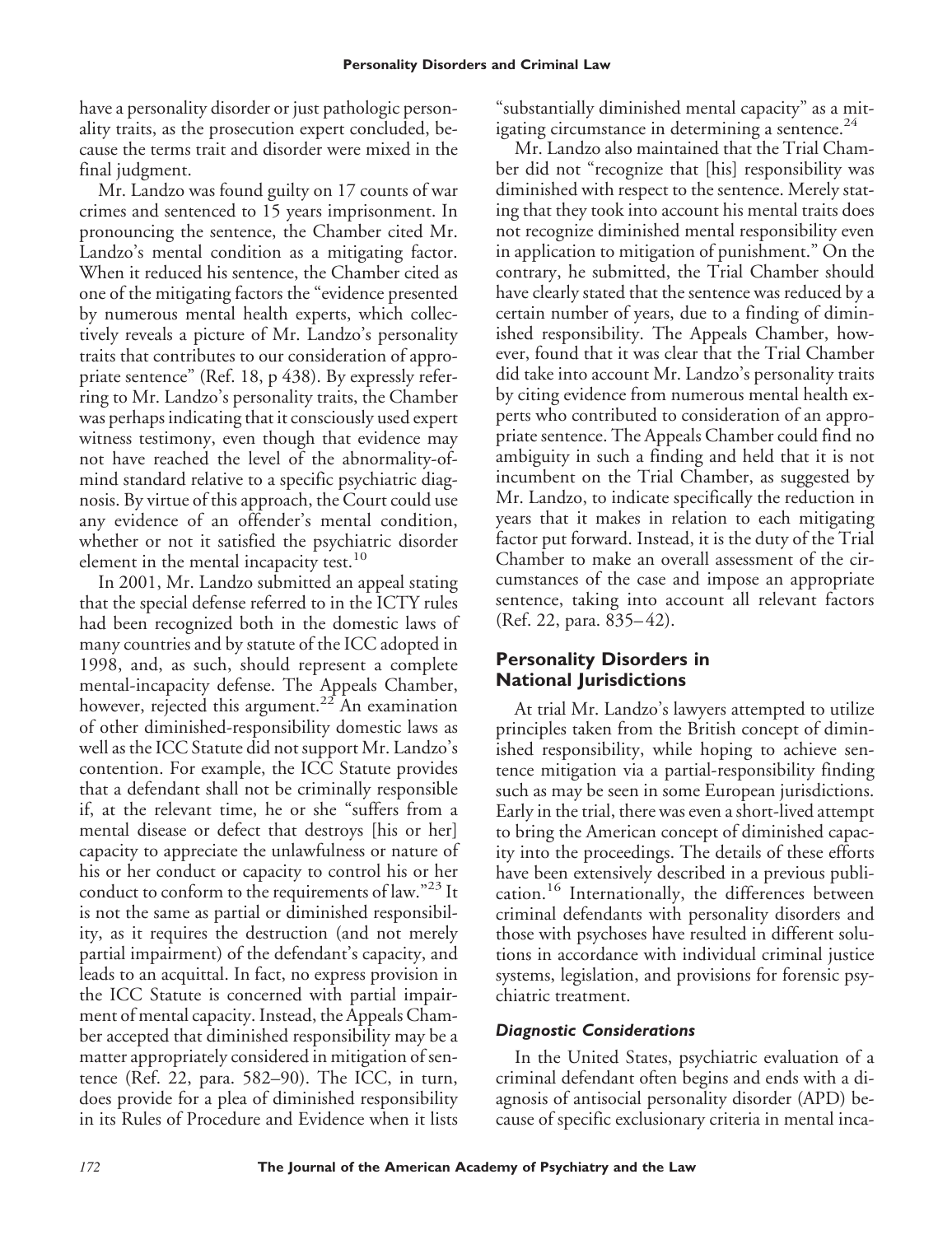pacity statutes. Some jurisdictions, however, have expanded their definition of what constitutes a mental disease or defect for forensic purposes and attempted to prohibit all personality disorders. California and Oregon by legislation have respectively excluded from the insanity defense persons suffering from "solely. . .a[n] adjustment or personality disorder<sup>"25</sup> and "solely a personality disorder."<sup>26</sup> Other jurisdictions have contributed a smattering of their own exclusions. Arizona<sup>27</sup> by statute excludes "character defects" and "temporary conditions arising from the pressure of circumstances. . . ." Colorado<sup>28</sup> excludes "moral obliquity, moral depravity or passion growing out of anger, revenge, hatred, or other motives."

In 1983, when the legislature for the State of Oregon amended the statutes governing the insanity defense to eliminate persons with personality disorder, the legislators were responding to several concerns. The insanity defense was perceived by the public as a way to "beat the rap" and prosecutors contested insanity claims involving personality-disordered offenders more often. Juries hearing these cases were confused by the "battle of the experts." Before 1984, approximately 20 percent of people entering the insanity defense system in Oregon had been diagnosed by state hospital psychiatrists as suffering solely from a personality disorder.<sup>29</sup> Legislative reform was an attempt to narrow the application of the insanity defense by restricting it to persons with serious mental illness. Another motivation was to devote scarce state resources to those persons who had the greatest chance of responding favorably to treatment and achieving community placement.

Despite the change, Reichlin *et al.*<sup>30</sup> found that courts were still acquitting personality-disordered individuals as insane. Although the frequency of acquittals fell after the law changed, the decrease was not statistically significant. A review of those who had been diagnosed with personality disorders showed that at least half of the patients whose pretrial reports informed the trial court that retardation, organic disorders, psychosis, or affective disorder was the diagnosis were later found to have personality disorders when evaluated at the state forensic hospital. This diagnostic disparity appeared to be the most significant factor accounting for the continued admission of patients with personality disorders. The authors noted that general psychiatric interrater reliability studies showed that Axis II disorders continue to be diagnosed less reliably than Axis I disorders—in part, because Axis II disorders take longer to uncover.

The American ambivalence about the use of a personality-disorder diagnosis as the basis for a mentalincapacity defense is not unique, and most other national jurisdictions have been reluctant to allow mitigation of responsibility for individuals with a diagnosis of APD, sociopathy, or psychopathy. United States statutes not only avoid explicit inclusion of these disorders, but American psychiatrists generally view psychopathic patients as untreatable and hence unsuitable for hospital admission. One exception is in England where British psychiatrists were, at least initially, more optimistic about their ability to treat some individuals with "psychopathic disorder" and more willing to use their facilities to do so.<sup>31</sup>

In practice, discovered Beck, $32$  the legal category of psychopathy in England may refer to a variety of clinically recognized personality disorders. Patients in special hospitals with psychopathic disorders often had antisocial, borderline, paranoid and/or narcissistic Diagnostic and Statistical Manual of Mental Disorders, Third Edition, Revised (DSM-III-R)-diagnosed personality disorders. Many had committed sexual offenses, and females averaged 3.7 Axis II diagnoses. Drug and alcohol abuse was common in both men and women. Psychiatrists debated whether the legal category "psychopathic disorder" referred to any medically recognizable group of diagnoses, how these disorders should be categorized and described, and whether the convicted should be incarcerated in prisons or special hospitals, or whether other involuntary treatment has merit. Beck observed that the law in Great Britain authorizes involuntary treatment for more people than does the law in the United States. In Britain, a person is mentally ill if two psychiatrists say so, because neither the law nor regulations specifically define mental illness and because psychopathic disorders have been defined so broadly as to describe a substantial minority of the population.

In Belgium, when first revised in 1930, the Protection of Society Act was primarily concerned with the means for dealing with mentally disturbed and habitual criminals, extending the instrument of internment (compulsory committal) to cover persons in a serious state of mental disturbance or deficiency. Whether the internment should be restricted to those suffering from acute derangement (e.g., some form of psychosis) or should be extended to those with a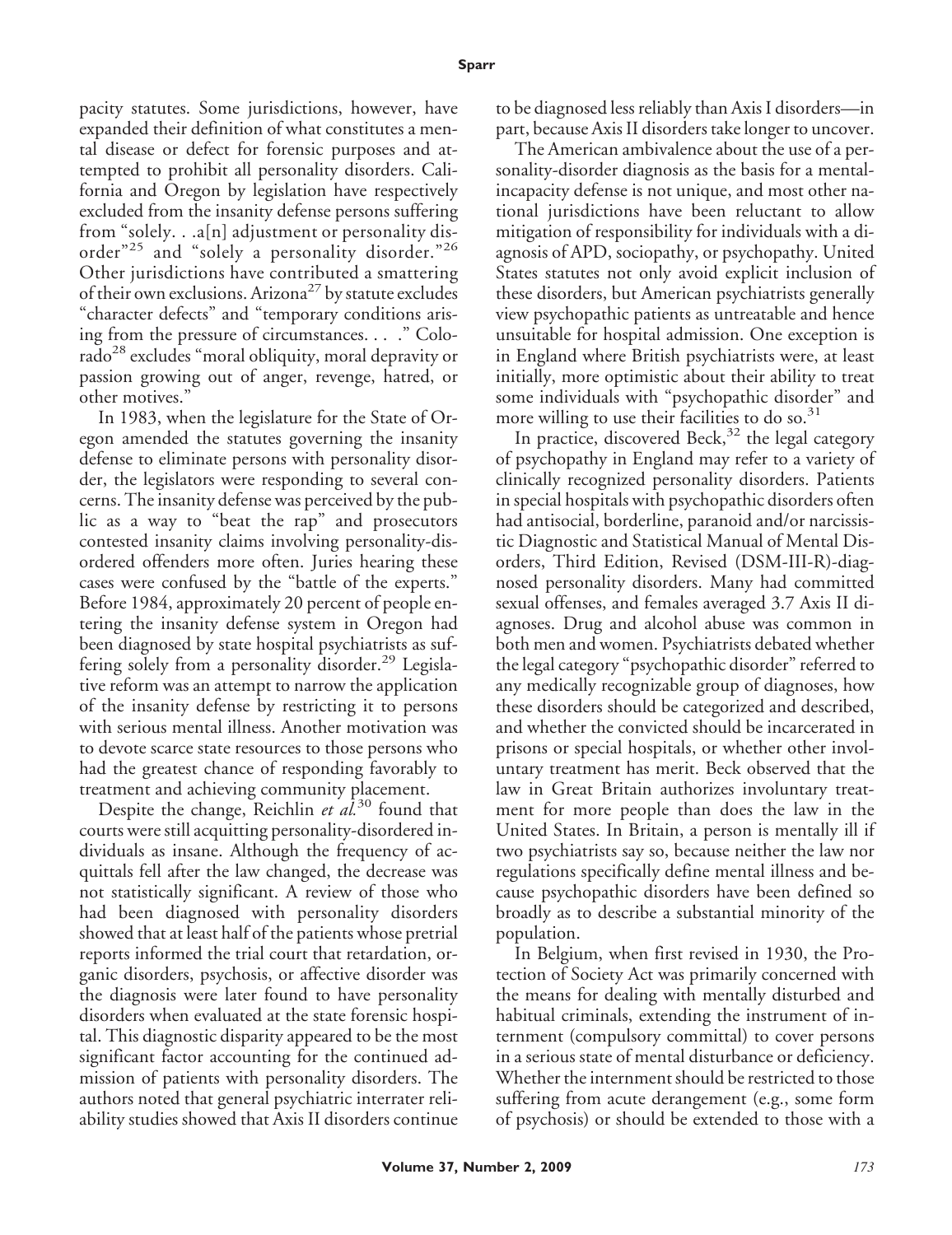mix of normal and abnormal characteristics or those who have committed an offense, the nature of which suggests a mental problem, was discussed at length. $33$ 

The total number of offenders serving internment orders in Belgium rose from 2,393 in 1992 to 3,146 in 2000. A study of female internees identified three main diagnostic groups: 44 percent with personality disorders (mostly antisocial, borderline, and narcissistic disorders, all of which the Belgians relate to psychopathy), 18 percent with mental (intellectual) deficiency, and 13 percent with psychotic disorders.<sup>34</sup> As in England, there has been less controversy about those with psychotic disorders and more about those labeled psychopaths who may be seen as "evil" and/or "criminally inclined."

The new Canadian criminal code implemented in 1992 changed "not guilty by reason of insanity" to "not criminally responsible by reason of mental disorder" (NCRMD).<sup>35,36</sup> Although defense counsel, prosecution, or the judge can raise the issue of fitness, generally only the defense can raise the NCRMD defense. A defendant can be found NCRMD if, at the time of the crime, he or she was "suffering from a mental disorder that resulted in incapability of appreciating the nature and quality of the act or omission, or of knowing it was wrong." Within Canadian case law, mental disorder has been broadly defined. For example, in *Cooper v. The Queen*<sup>37</sup> the court defined it as "any illness, disorder, or abnormal condition which impairs the human mind in its functioning." The courts have debated whether personality disorders form a legitimate basis for either unfitness to plead or for an NCRMD defense. Personality disorders that fall within the legal definition of a mental disorder have been accepted, but rarely result in a finding of NCRMD.<sup>38</sup>

In Germany, the Criminal Code dealing with offenders with mental illness provides that hospitalization should be imposed before or instead of a prison sentence. The convict is immediately confined in a special forensic psychiatric institution. These specialized hospitals are part of the German health system but the patient remains under the control of the prosecutor and a special penal court. Offenders can be released from custody only by a decision of this court. Discharge from hospital confinement in accordance with the law is possible if it is to be expected that the confined convict will not commit a punishable act.<sup>39</sup> Empirical data show that persons with personality disorders adjudicated to have diminished responsibility remain in psychiatric confinement longer than if they had been regarded as fully responsible and had been sentenced only to imprisonment. The largest group of patients within forensic psychiatric facilities is those with schizophrenia (about 50%) but personality disorders represent the second largest cohort (about 40%). Many persons with APD who show exclusively antisocial conduct are taken into forensic psychiatric institutions.<sup>40</sup>

The diminished-responsibility doctrine has important implications for the type of mental disorders found among patients in Dutch forensic psychiatric hospitals. In sharp contrast to the United States, a large proportion of hospitalized offenders have a personality disorder without a concomitant major mental disorder. Hildebrand and de Ruiter<sup>41</sup> found in a sample of 94 forensic psychiatric patients that 66 percent fulfilled diagnostic criteria for a Cluster B personality disorder, 29 percent for Cluster A, and 22 percent for Cluster C. The most frequently diagnosed disorders were antisocial (45%), narcissistic (26%), borderline (24%), and paranoid (18%). A 2004 study by Greeven and de Ruiter $42$  of the impact of inpatient treatment on personality-disordered criminal offenders demonstrated that two years of compulsory treatment had a positive impact on at least 23 of 59 patients who showed reliable improvement. Less hopeful was the finding that the most prevalent personality-disordered pathology (Cluster B disorders) showed the least clinically significant improvement. Also, the fact that pathology in this group associated with violence such as impulsivity, narcissistic rage, and sadistic traits, did not change significantly was discouraging.

Sweden abolished the insanity defense in 1965. In its place, it passed legislation applicable to all mentally ill persons, including those charged with committing criminal offenses. New legislation was passed in 1992 specifying the procedure for forensic psychiatric evaluation and setting criteria for who should be considered to have a severe mental disorder. Sweden is one of the few legal systems that does not recognize the defense of either diminished responsibility or insanity.<sup>43</sup> The new legislation made the legal term severe mental disorder a more exclusive requirement for those sentenced to involuntary care within the forensic psychiatric system. Offenders who do not meet this requirement are dealt with by the ordinary correctional system. An offender who, in a forensic assessment unit (RPU), is found to have a severe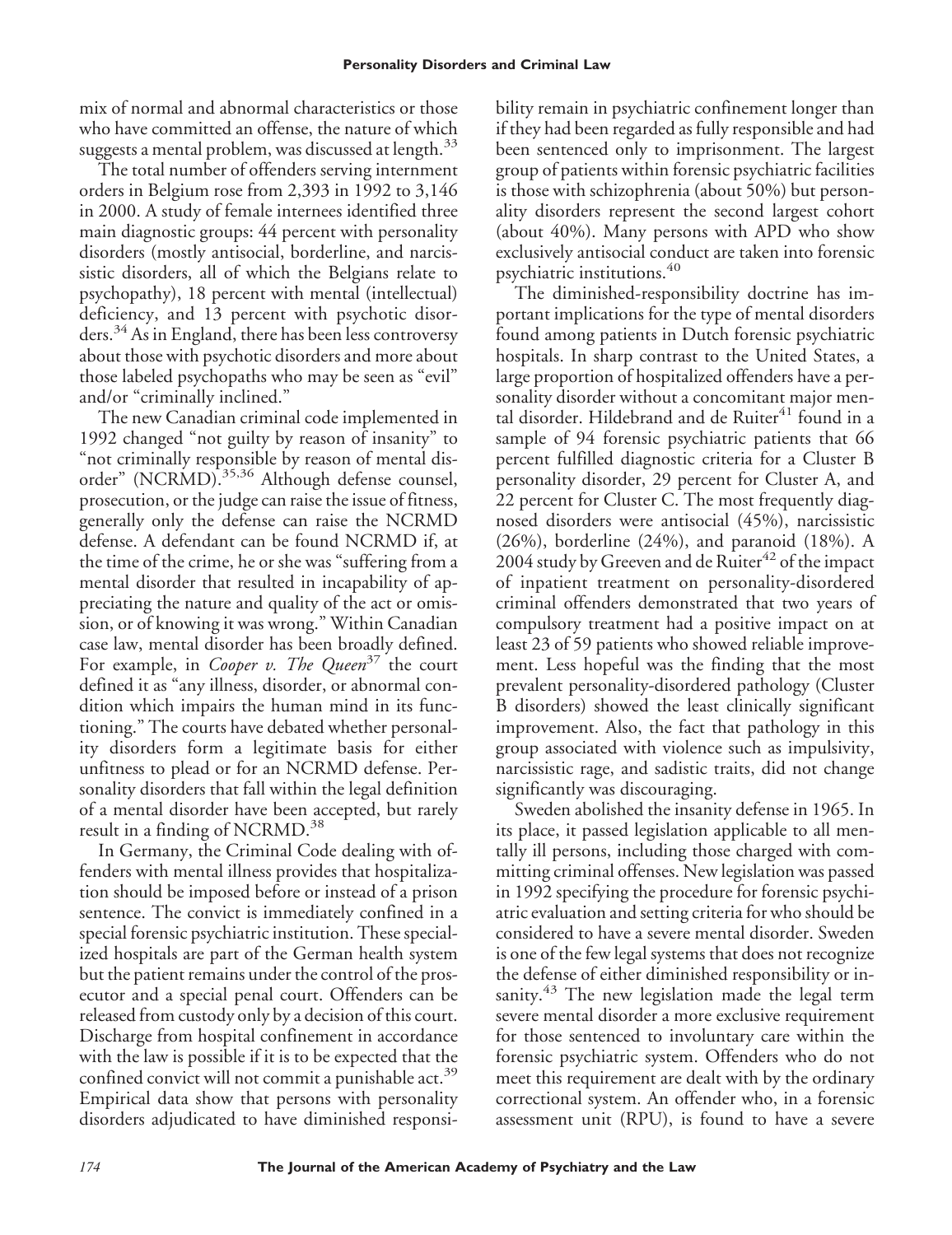mental disorder cannot receive a prison sentence but instead is sentenced to forensic psychiatric care in a facility/hospital provided by the relevant health authority.

The clinical definition of severe mental disorder is not static; it varies over time according to decisions in appeals courts and other courts. When the law was drafted, severe mental disorder was conceived to be a condition of psychotic severity, regardless of etiology. The main criteria include disturbed perception of reality and symptoms of confusion, hallucinations, disturbed thinking, or delusions. It may also encompass severe depression with suicidal impulses, severe personality disorders with impulse control problems, compulsive behavior, and some paraphilias. Most offenders with a diagnosis of personality disorder, such as antisocial or borderline, are not thought to have a severe mental disorder and are sentenced to prison.<sup>44</sup>

#### *Insanity Defense*

The M'Naughten rules or a modified version is the most common international standard for determining whether defendants should be held cognitively responsible for their criminal behavior and under that standard a personality disorder diagnosis would rarely, if ever, be used to claim insanity. Some societies, however, add a version of irresistible impulse criteria to their standard such as seen in the American Law Institute's (ALI) model penal code.<sup>45</sup> After the 1982 John Hinckley verdict, the American Psychiatric Association (APA) stated, "Allowing insanity acquittals in cases involving persons who manifest primarily personality disorders, such as APD (sociopathy), does not accord with modern psychiatric knowledge or psychiatric beliefs concerning the extent to which such persons do have control over their behavior" [Ref. 46, p 685]. The APA suggested that any revision of the insanity defense standard should indicate that the mental disorders potentially leading to exculpation must be serious and should usually be of the severity (if not always the quality) of conditions that psychiatrists diagnose as psychoses. Eliminating the volitional arm of the ALI's twoprong test of criminal responsibility was also recommended by the APA and was adopted by Congress as part of federal insanity defense modifications.<sup>47</sup> It was seen as another means of dealing with impulseprone individuals with personality disorders without specifically excluding a whole diagnostic category from mental-incapacity defenses.<sup>29</sup>

Likewise, the American Bar Association (ABA) recommended that impaired volition, which would be the relevant incapacity standard for personality disorders, should not be utilized for insanity acquittals.<sup>48</sup> The ABA emphasized that mental disease must be attributable to a substantial process of functional or organic impairment, rather than to defects of character or strong passion. Were it otherwise, the ABA noted, the defense would have no threshold and every abnormal defendant or every normal defendant who became abnormally impassioned could be said to have a mental disease. The 20 American jurisdictions that follow the ALI's insanity test<sup>47</sup> may exclude, by definition, psychopathic (sometimes called sociopathic) or antisocial personality from mental disease or defect. In a 1985 caveat paragraph, the ALI test excluded as a mental disability an abnormality manifested only by repeated criminal or otherwise antisocial conduct.<sup>49</sup>

In 1991, the British criminal code was revised so that the courts had some choice of disposition following a verdict of not guilty by reason of insanity. Before 1991, attorneys rarely raised the insanity defense because the criminal charges remained open, and if the defense succeeded, the only disposition for an insane defendant was involuntary hospitalization without time limit. Since then, the courts have had more latitude and may commit an individual to a hospital for a limited time, or order the person released to the community subject to restrictions. As a result, more defense attorneys began to raise insanity as a defense to criminal charges. Diminished responsibility, on the other hand, was used only as a defense in murder cases and psychopathy was often offered as a credible determinant. A plea or a finding at trial of lesser responsibility reduced the crime of murder to manslaughter. After a manslaughter conviction, the court had a wide range of sentencing options: prison, hospital, or probation. In contrast, conviction for murder carries a mandatory life sentence in prison.<sup>32</sup>

Paragraph 20 of the German Penal Code describes the principle of not guilty by reason of insanity as follows:

[A] person acts without guilt, if he or she is incapable of recognizing the injustice of the criminal act, or is unable to act according to this insight, because of a pathological mental disorder, or an extreme disturbance of consciousness, or a mental handicap, or another severe mental abnormality<br>that was present during the criminal act.<sup>50</sup>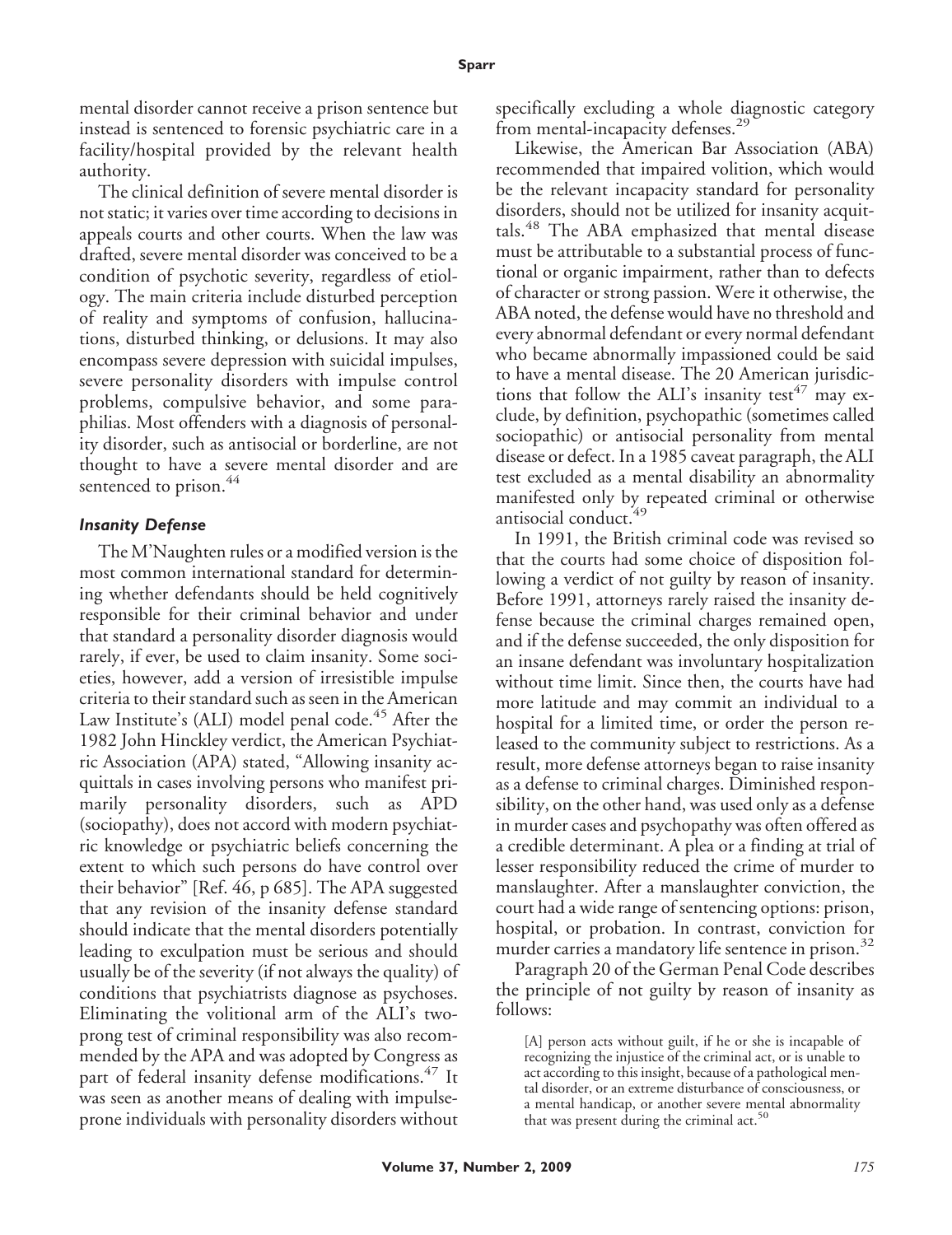The legal term pathological mental disorder includes organic brain damage and major mental disorders. The term severe mental abnormality may include personality disorders and paraphilias.<sup>41</sup>

### *Diminished Responsibility and Partial Responsibility*

The English Homicide Act of  $1957<sup>21</sup>$  required courts to be satisfied that the defendant was suffering from an abnormality of mind that substantially impaired his or her culpability for the crime before determining diminished responsibility. Psychopathic disorder was the basis of the first diminished-responsibility case after the Homicide Act became law and the term was first included in the English Mental Health Act of  $1959$ <sup>51</sup> It was defined as "a persistent disorder or disability of mind (whether or not including subnormal intelligence) that results in abnormally aggressive or seriously irresponsible conduct on the part of the patient, and requires, or is susceptible to, medical treatment." With minor changes, this definition was continued in the 1983 revision of the Mental Health  $Act^{52}$  that also explicitly excluded persons with "mental disorder by reason only of promiscuity or other immoral conduct, sexual deviancy, or dependence on alcohol or drugs. . . ." Since then, there has been controversy about whether psychopathic disorder should remain in the Mental Health Act and whether psychopaths should be eligible for diminished responsibility, are amenable to treatment, or can be diagnosed accurately.<sup>53</sup> Recently, there was an attempt to quiet the debate by amending the 1983 Act with the Mental Health Act of  $2007<sup>54</sup>$  which abolishes categories of mental disorders such as psychopathy and replaces the so-called treatability test for detention with a new appropriate medical treatment test.

Before 1998, it was noted by many observers that efforts on the part of British psychiatrists to substantiate an illness model for psychopathy in the forensic context had generated little public approval and, indeed, jurisprudential support was diminishing. Furthermore, there was resistance to the formal extension of the diminished-responsibility plea for the psychopath to crimes beyond homicide. MacKay<sup>55</sup> noted that the number of successful diminishedresponsibility pleas had been decreasing and Mitchell<sup>56</sup> reported that there was less support for a plea of diminished responsibility in cases where the psychiatric diagnosis was either a personality disorder or a psychopathic disorder.

In Canada, two major categories of mentally disordered offenders are recognized: individuals found unfit to stand trial and those found not criminally responsible by reason of a mental disorder.<sup>38</sup> Still, many mentally disordered individuals are found guilty and proceed through the correctional system. Some countries, including Germany, England, and The Netherlands, have a formal provision for partial or diminished criminal responsibility. In the United States, in at least 11 states, there exists a rarely used form of diminished responsibility called extreme emotional disturbance. It is usually an affirmative defense and is taken from the Model Penal Code under which intentional homicides that would otherwise be treated as murder are treated as manslaughter when they are "committed under the influence of extreme mental or emotional disturbance [EED] for which there is reasonable explanation or excuse."<sup>57</sup> In formulating the EED defense, the authors of the Model Penal Code sought to revise and expand the scope of the common-law doctrine of the "provocation" (or "heat of passion") defense.<sup>58</sup> In Oregon in determining whether a defendant has acted under the influence of extreme emotional disturbance, personality characteristics or traits are specifically not relevant.<sup>59</sup> In Canada there is no formal provision for diminished or partial responsibility. However, culpable homicide that otherwise would be murder may be reduced to manslaughter if the person who committed it did so in the heat of passion caused by sudden provocation.<sup>60</sup>

In Europe, diminished responsibility is usually formally referred to as partial responsibility because it is broader in scope than the English concept, which applies only to homicide cases. Paragraph 21 of the German Penal Code<sup>61</sup> describes the principle of diminished responsibility as follows: "If an offender's capacity to recognize the injustice of the criminal act or to act according to this insight during the criminal act is severely diminished for any of the reasons named in Paragraph 20 of the Penal Code, the sentence can be reduced." While assessments of major mental disorders and mental retardation are rarely controversial, the assessments of both extreme emotional states of relatively short duration and of personality disorders have been debated at length during the past several decades. The law states that only substantial impairment of criminal responsibility al-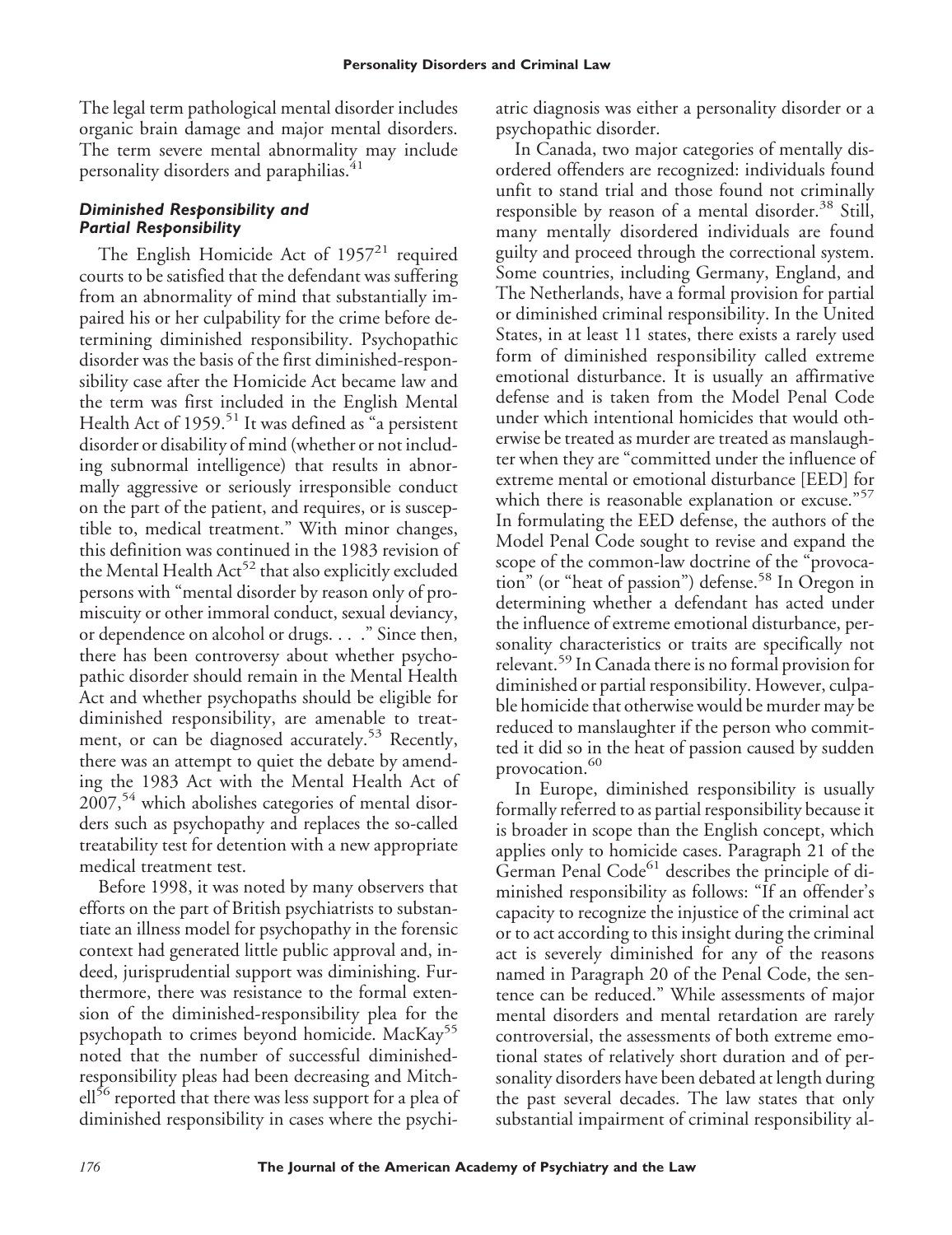lows for partial culpability. German forensic psychiatrists have even tried to develop psychiatric criteria for diminished criminal responsibility within the grouping of personality-disordered offenders. Most agreed that not every personality disorder substantially diminishes legal responsibility.<sup>40</sup> There is still no consensus, however, among either psychiatrists or jurists on how to judge the legal responsibility of these offenders. It seems that recently German insanity standards are being interpreted more liberally to include more offenders with personality disorders. There are, however, still significant regional differences in the types of offenders sentenced to psychiatric treatment.

The legal system in The Netherlands is based on an ideology of criminality in which the concept of "responsibility" plays a central role. From the Dutch point of view, a person may commit a crime without being held fully responsible for his acts. One feature of the Dutch legal system is the differentiation of "degrees" (or percentage) of responsibility and the number of reasons for its partial or total absence.<sup>62</sup> In criminal trials, the area between full responsibility and unfit to plead is referred to as diminished responsibility. This term is not in the Statute Book, but is based on Article 37a of the Criminal Code, which states that a person may be sentenced at the discretion of the state (called TBS) to a forensic psychiatric hospital when he or she commits an offense while suffering from developmental deficiencies and pathological mental disturbance as one of the factors leading to the offense.  $63,64$  The mental disturbance is not further defined.

The stronger the connection between the mental disorder and the offense, the lower the responsibility. There are five levels of responsibility ranging from fully responsible to not responsible (unfit to plead) where the offense is caused entirely by the mental condition of the perpetrator. A prison sentence is imposed for the part that the offender may be held personally responsible. The greater the responsibility imputed by the court, the longer the prison sentence. TBS is always enforced after the prison sentence has been served.<sup>63,64</sup> The court can only impose a TBS order if the defendant has a mental disorder and is thought to present a potential risk to others or to general safety. Theoretically, a TBS order is of indefinite duration. Initially imposed for two years, it may be extended for one- or two-year periods as the courts

re-evaluate the patient to determine whether the safety risk is still too high.

#### *Preventive Detention*

In the late 1990s, the British government appointed an expert committee to review the Mental Health Act of 1983.<sup>65</sup> At the same time, these issues came to a head after a *cause célèbre* case in which a man who was refused help because he was untreatable was subsequently convicted of the murder of a mother and daughter. The English Home Secretary was openly critical of psychiatry's rejection of the man and the government began a review of mental health legislation, which resulted in the recommendation that a particular group of risky people with so-called dangerous and severe personality disorder (DSPD) be managed by psychiatrists in secure facilities.

The result in 2000 was a white paper (the first step to becoming a statute in Britain) to develop the proposal.<sup>66</sup> The paper ignored the report that was issued in 1999 by an expert committee that had suggested eliminating the term psychopathy but retaining the term personality disorder when new mental health laws were proposed.<sup>31</sup> It was recommended instead that individuals with DSPD be subject to broadened commitment criteria. Citing public protection as one of the key priorities, the white paper noted "individuals who present a risk to others because of their severe personality disorder are rarely detained under the Mental Health Act of 1983 because they are assessed to be unlikely to benefit from the sorts of treatment currently available in hospitals" (Ref. 66, part 2, p 9). Over the objection of many psychiatrists, the government thus developed legislation that eliminated the treatability criteria for the commitment of persons with personality disorders allowing involuntary hospitalizations solely for the purpose of managing problematic behavior.<sup>67</sup> To be eligible for the DSPD program, a person must have a severe personality disorder that renders him or her "more likely than not to commit an offense that might be expected to lead to serious physical or psychological harm from which the victim would find it difficult or impossible to recover."31,68 The government seemed determined to move dangerous persons with severe personality disorders into quasi-psychiatric facilities. The DSPD program has set up pilot projects in prison and high-security hospital settings to identify, assess, and treat people who meet the DSPD criteria,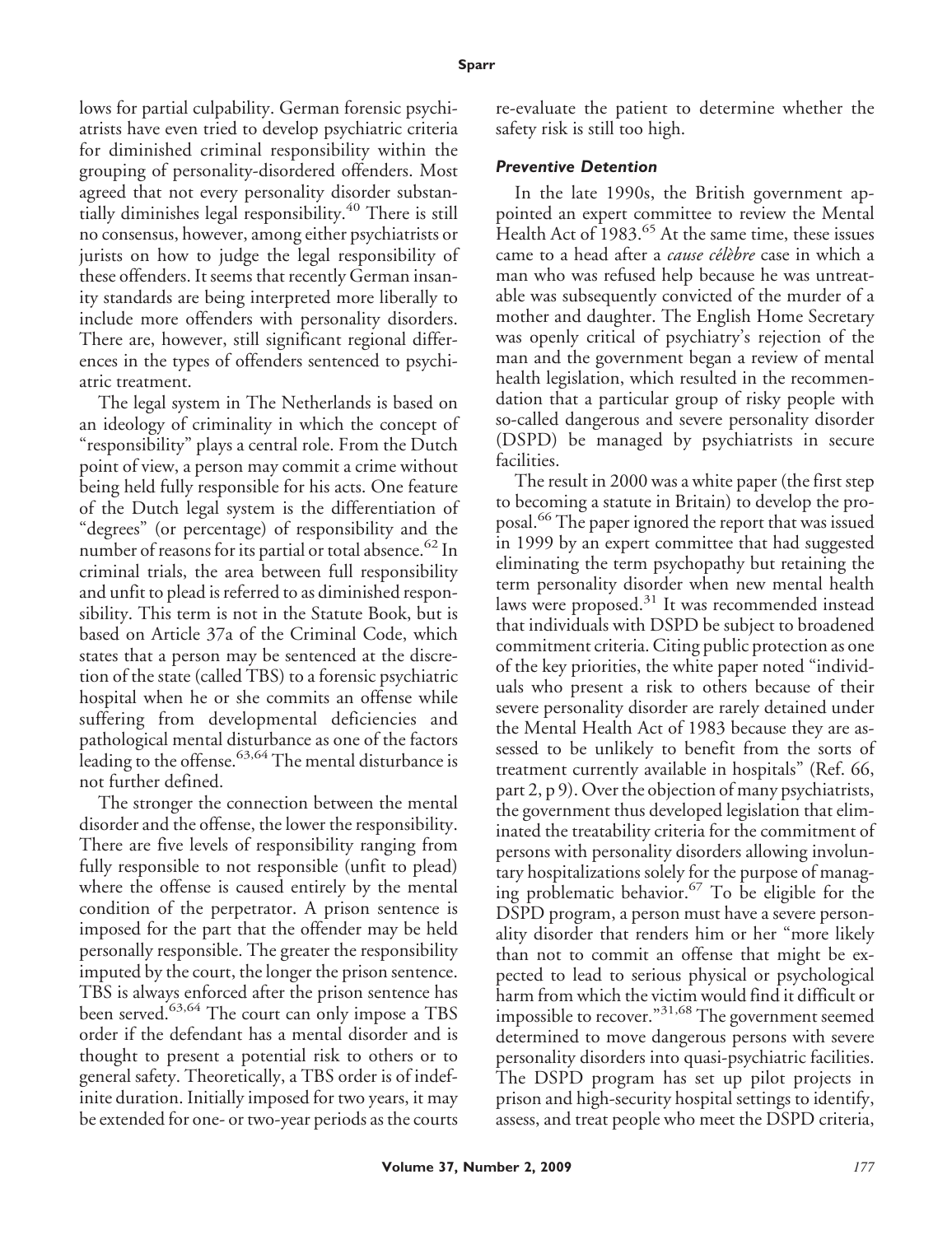which must include a history of violence and a score over 25 on the Psychopathy Checklist-Revised  $(PCL-R).<sup>69,70</sup>$ 

In support of the DSPD program, the government made international comparisons to other civil commitment schemes describing two models of indeterminate detention currently in use. One model is the medical (or clinical) one, based on the diagnosis and treatment of a psychiatric disorder. After diagnosis and civil adjudication, a person can be detained in a treatment facility, typically a hospital, for treatment of mental illness. Currently, the clinical model of indeterminate detention is used in Sweden and The Netherlands. A second model is community protection, which places a priority on public safety despite encroachments on the detainee's civil rights. Under the community protection model, courts use civil commitment to detain people in prisons or hospitals for indeterminate time periods, provided these people demonstrate a risk to the public. This model has been the basis for recent civil commitment initiatives in Canada (Dangerous Offenders Act, 1997) and Australia, as well as for sexually violent predator (SVP) commitments in the United States. Both models of indeterminate civil commitment provide for some type of periodic review by a parole board or a court. These proceedings, however, typically employ the same civil protections used in criminal procedure.<sup>71</sup> Appelbaum<sup>31</sup> notes that persons who enter the DSPD system may never have been convicted of a crime and may be sent to a secure prison unit based on predictions of uncertain validity about their future behavior and face indefinite detention without strong prospect of therapeutic gain.

Part XXIV of the Canadian Criminal Code<sup>35</sup> concerns dangerous offenders who are defined as persons who have committed serious personal injury offenses and who constitute a threat to the life, safety, or physical or mental well-being of other persons. An individual deemed a dangerous offender automatically receives an indeterminate sentence, subject to a parole review after the first seven years of custody, and every two years thereafter. Canada has a sentencing system in which judges have considerable discretionary power. The diagnosis of psychopathy has been used on numerous occasions both to support the position that an offender is likely to reoffend violently and to justify an indeterminate sentence.<sup>72</sup> The offender may only be released on parole by the National Parole Board, which examines the offender's case initially after a period of three years and thereafter at intervals of two years. In practice, however, a dangerous-offender designation may amount to a life sentence and results in offenders' spending extremely long periods in custody.<sup>73</sup>

## *Sentencing*

Finally, it can be seen that countries differ in the approach to personality disorders as a determining factor in passing a verdict. In The Netherlands, such disorders can lead to a verdict of either no criminal responsibility, one of three different levels of diminished responsibility, or full responsibility. Personality disorders have little or no special influence on judgments in Belgium, Canada, and England, while in Germany and Sweden they are significant only when of a serious degree. It is of further note that Belgium, Canada, and England devote particular attention to the concept of psychopathy. In Canada, sentences can actually be increased for psychopathic offenders, while in England such offenders may be subject to special treatment and in Belgium they may be placed in either medium or high security units. The Netherlands is the only country in which the statute book does not seek to define the type or degree of mental disorder that will give rise to a finding of mental incapacity and lead to a committal order.<sup>75</sup>

## **Conclusions**

Today, laws that define mental disorder vary considerably. Definitions of mental disease or defect sometimes, but not always, accompany insanity-defense standards. Under the U.S. Durham Rule, $^{75}$  the product of the mental illness approach, a series of legal cases in the District of Columbia suggested that (for the purposes of criminal insanity) psychopathy or other personality disorders could be productive of insanity. It was assumed by the law that such disorders could impair control of behavior but this is generally not the experience of psychiatry.

In a 1985 explanatory note, the ALI's model penal code advocated explicit exclusion of disorders characterized only by repeated criminal conduct. Although this caveat, which was incorporated into various state laws and judicial decisions, would appear to exclude APD, if not all personality disorders, it did not. As mentioned previously, California and Oregon have excluded from the insanity defense persons who have solely a personality disorder. The American Psychiatric Association (APA) Insanity Defense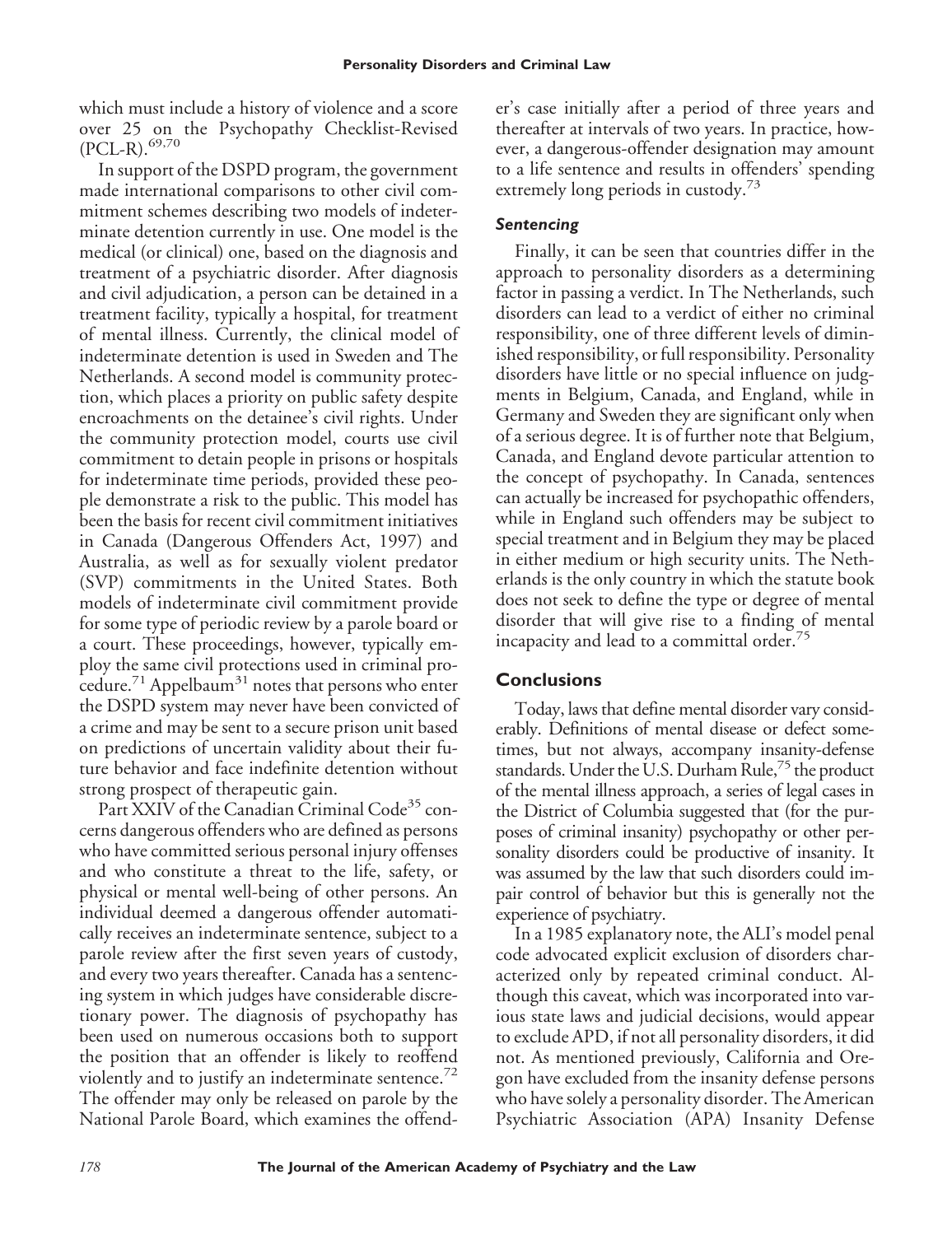Work Group concluded in 1983 that persons who manifest primarily personality disorders such as APD (psychopathy) should, at least for heuristic reasons, be held accountable for their behavior.

An impartial observer might conclude that the mental health testimony at the ICTY Celebici Trial would qualify as "psychobabble," because of the putative diagnoses of numerous personality disorders and the lack of adherence to diagnostic criteria by mental health experts. While the Trial Chamber allowed that Mr. Landzo may have some type of character pathology, they did not believe it prevented him from controlling his actions. Furthermore, the expensive and time-consuming evaluation of the defendant by psychiatrist EG has historical antecedents in the United States. Circuit Court Judge David Bazelon, who championed the Durham "product of mental disease" rule in 1954 as more just, was once told that the in-depth psychiatric defendant evaluations he contemplated would routinely take more than 100 hours. The criminal justice system is rarely, if ever, equipped to provide such resources, and the defense would then be available only to the rich, paradoxically leading to unequal justice and castigation of psychiatry.<sup>76,77</sup> Some would say that British psychiatrists, understandably alarmed by recent DSPD laws and now charged with treatment, have received their just desserts for allowing psychopathy to inhabit criminal responsibility statutes. Griffith *et al.*, <sup>78</sup> have observed that "in over 30 years of focus on dangerousness and risk, we have created powerful pressures on clinicians to become police. . . . And we have only strengthened the perception that mental health care is about the control of dangerousness—a perception that has seen its logical extension in the initiation of the DSPD proposals" (Ref. 78, pp 129 – 130). In Canada, the United States, and Australia, a personality disorder diagnosis may contribute to a final determination of preventive detention.

In attempting to analyze whether there is a distinction between personality disorder and mental illness, Kendell<sup> $\prime$ 9</sup> determined that many, perhaps most, contemporary British psychiatrists do not seem to regard personality disorders as a psychiatric illness. Certainly, states Kendell, it is common for a diagnosis of personality disorder to be used to justify a decision not to admit someone to a psychiatric ward or even to accept them for treatment. Kendell suggests that for forensic purposes at present, it is impossible to decide whether or not personality disorders are mental disorders, and that this will remain so until there is an agreed upon definition of the term. The clinical literature on personality disorders, indeed, the basic concept of personality disorder, has few points of contact with psychological literature on personality structure and development, and little is known of the cerebral mechanisms underlying personality traits. Kendell concludes that, although it is difficult to provide irrefutable arguments that personality disorders are mental disorders, it is also equally difficult to argue with conviction that they are not.

Widiger<sup>80</sup> lists significant problems with respect to personality disorder diagnoses. Among his concerns are pejorative connotations, diagnostic unreliability, and excessive diagnostic co-occurrence (patients who meet diagnostic criteria for more than one personality disorder diagnosis). Other problems include the fact that even patients who share the same personality disorder diagnosis might not be that similar to one another and, finally, lack of systematic empirical studies about certain personality disorders resulting in an inadequate underlying scientific database. Some, however, contend that variation by itself does not disprove either psychopathology or psychological dysfunction. Certainly other psychiatric disorders have a wide spectrum, and it is feasible that severe character pathology in combination with an Axis I mood and/or anxiety disorder may partially or fully negate a defendant's criminal responsibility.

Yet, despite compelling skepticism in the literature, several national jurisdictions have all but embraced bringing personality-disordered criminal offenders into mental health treatment systems. England and The Netherlands in particular, and Germany and Belgium to a lesser extent, have a long history of treating personality-disordered offenders in forensic hospitals, sometimes successfully. Recent studies, for example, have challenged the assumption that psychopaths do not respond to psychological treatment.<sup>81</sup> Skeem *et al.*<sup>82</sup> found that psychopathic patients appeared as likely as nonpsychopathic patients to benefit from adequate doses of treatment in terms of violence reduction. D'Silva<sup>83</sup> performed a comprehensive analysis of existing research on the treatment of psychopaths and found that most studies did not have an appropriate research design. He concluded that the commonly held belief of an inverse relationship between high scores on the PCL-R and treatment response has not been established.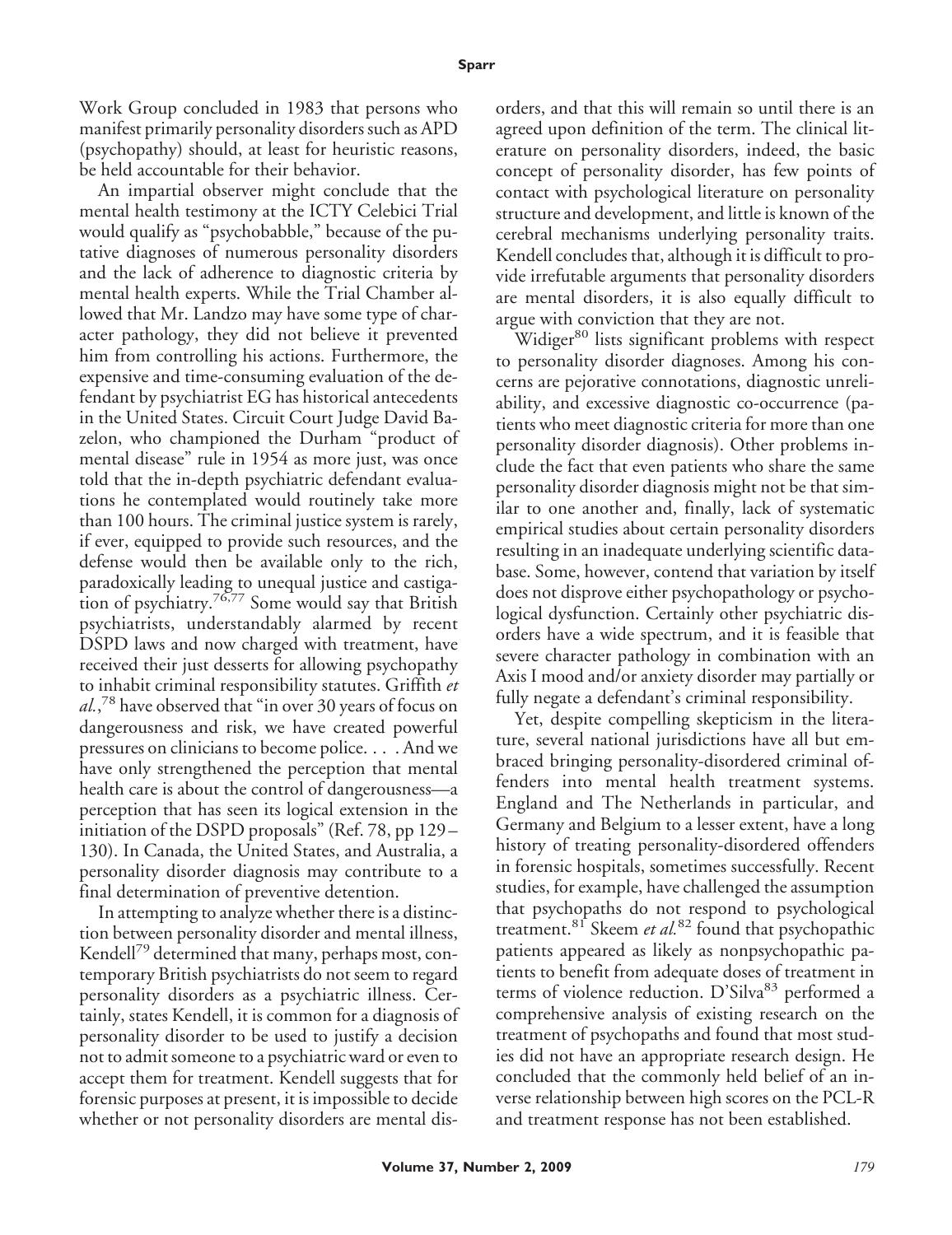Increasingly, however, these treatment efforts, often at the behest of government policy makers, are being met with resistance by beleaguered psychiatrists in various countries. In 1983, Professor Richard Bonnie, $84$  in reaction to the Hinckley controversy, declared that the definition of a mental disease or defect for legal incapacity should refer to "only those severely abnormal mental conditions that grossly and demonstratively impair a person's perception or understanding of reality and that are not attributable primarily to the voluntary ingestion of alcohol or other psychoactive substances" (Ref. 84, p 197). Bonnie believed that the volitional arm of the ALI insanity test was manageable if the defense was permitted only in cases involving psychotic disorders. Nevertheless, U.S. legislative attempts to follow his suggestion and exclude personality disorders from consideration have had mixed success at best. Because personality disorder diagnoses may be largely subjective, idiosyncratic, and treatment response is uncertain, it is important to document carefully and link all manifestations of the suspected disorder or traits to the specific criminal act in question. In the forensic setting, mental health providers should proceed with caution at the risk of squandering public trust, particularly in today's punitive legal climate. Since many criminals have some type of personality disorder, selecting those who enter a mental health treatment system or have their sentence mitigated or even exculpated on the basis of the diagnosis is sometimes a daunting task that may be unavoidably discriminatory and unjust.

#### **References**

- 1. Garner BA (editor): Black's Law Dictionary (ed 8). St. Paul, MN: Thomson/West, 2004
- 2. American Psychiatric Association: Diagnostic and Statistical Manual of Mental Disorders, Fourth Edition, Text Revision. Washington, DC: American Psychiatric Association, 2000
- 3. Sass H, Herpetz S, Houben I: Personality disorders: conceptual issues and responsibility. Jpn J Psychiatry Neurol 48(suppl):5–17, 1994
- 4. Grant BF, Hasin DS, Stinson FS, *et al*: Prevalence, correlates, and disability of personality disorders in the United States: results from the national epidemiologic survey on alcohol and related conditions. J Clin Psychiatry 65:948 –58, 2004
- 5. Teplin L: The prevalence of severe mental disorders among male urban jail detainees: comparison with the Epidemiologic Catchment Area Program. Am J Public Health 80:663–9, 1990
- 6. Bland RC, Newman SC, Dyck RJ, *et al*: Prevalence of psychiatric disorders and suicide attempts in a prison population. Can J Psychiatry 35:407–13, 1990
- 7. Metzner J, Cohen F, Grossman L, *et al*: Treatment in prison and jails, in Treatment of Offenders with Mental Disorders. Edited by Wettstein RM. New York: Guilford Press, 1998, pp 211-64
- 8. Gabbard GO: Finding the "person" in personality disorders. Am J Psychiatry 154:891–3, 1997
- 9. Widiger TA, Samuel DB: Evidence based assessment of personality disorders. Psychol Assess 17:278 – 87, 2005
- 10. Krug P: The emerging mental incapacity defense in international criminal law: some initial questions of implementation. Am J Intl Law: 94:317–35, 2000
- 11. United Nations Diplomatic Conference of the Plenipotentiaries on the Establishment of an International Criminal Court. UN Doc. A/CONF. 183/9, June 15–July 17, 1998. Available at www. un.org/icc. Accessed December 21, 2007
- 12. Rome Statute of the International Criminal Court, July 17, 1998, Arts. 31 (grounds for excluding criminal responsibility) UN Doc. A/CONF. 183/9\* Available at www.un.org/icc/ Accessed December 21, 2007
- 13. ICTY Rules of Procedure and Evidence, IT/32. Adopted February 11, 1994
- 14. Indictment: Delalic, Mucic, Delic, Landzo ("Celebici"). UN International Criminal Tribunal for the former Yugoslavia. Case No. IT-96-21-T, March 21, 1996. Available at www.un.org/icty. Accessed December 21, 2007
- 15. Steinmetz G: A daughter-in-law of 'old blue eyes' takes a tough case. Wall Street Journal. July 8, 1999, pp A1, A8
- 16. Sparr LF: Mental incapacity defenses at the war crimes tribunal: questions and controversy. J Am Acad Psychiatry Law 33:59 –70, 2005
- 17. Bowden P: Report regarding Esad Landzo. Interview at Scheveningan Prison, July 18, 1996
- 18. ICTY "Celebici" Judgement. (Prosecutor v. Delalic, Mucic, Delic, Landzo.) Case No. IT-96-21-T (November 16, 1998). Available at www.un.org/icty. Accessed December 21, 2007
- 19. Prosecutor v. Delalic, Mucic, Delic, Landzo, Case Number IT-96-21-T. Trial transcript pp 14220 –5156 (July 13, 14, 15, 28, 1998). Available at www.un.org/icty. Accessed December 21, 2007
- 20. English Homicide Act, 5 and 6 Eliz. 2, ch. II, § 2(1) 1957
- 21. Regina v. Byrne, 3 All E.R. 1, 4 (Q.B. 1960)
- 22. Prosecutor v. Delalic, Mucic, Delic, Landzo ("Celebici"). U.N. Doc. IT-96-21-T, Appeals Judgement. February 20, 2001. Available at www.un.org/icty. Accessed December 21, 2007
- 23. Rome Statute of the International Criminal Court, Part 3 (General Principles of Criminal Law), Article 31. Available at http:// untreaty.un.org/cod/icc/statute/romefra.html. Accessed January 10, 2008
- 24. International Criminal Court Rules of Procedure and Evidence, Rule 145(2). Available at www.un.org/icc. Accessed January 10, 2008
- 25. Cal. Penal Code § 25.5 (2005)
- 26. Ore. Rev. Stat. § 161.295(2) (2005)
- 27. Ariz. Rev. Stat. Ann. § 13-502A (2007)
- 28. Colo. Rev. Stat. § 16-8-101.5 (1995)
- 29. Bloom JD, Rogers JL: The legal basis of forensic psychiatry: statutorily mandated psychiatric diagnoses. Am J Psychiatry 144: 847–53, 1987
- 30. Reichlin SM, Bloom JD, Williams MH: Excluding personality disorders from the insanity defense: a follow-up study. Bull Am Acad Psychiatry Law 21:91–100, 1993
- 31. Appelbaum PS: Dangerous severe personality disorders: England's experiment in using psychiatry for public protection. Psychiatric Serv 56:397–9, 2005
- 32. Beck JC: Forensic psychiatry in Britain. Bull Am Acad Psychiatry Law 23:249 – 60, 1995
- 33. Vandemeulebroeke O, Vandenbroucke M, Verhaeghe P: The Protection of Society Act and the treatment of mentally disordered delinquents in Belgium, in Mentally Disordered Offenders.